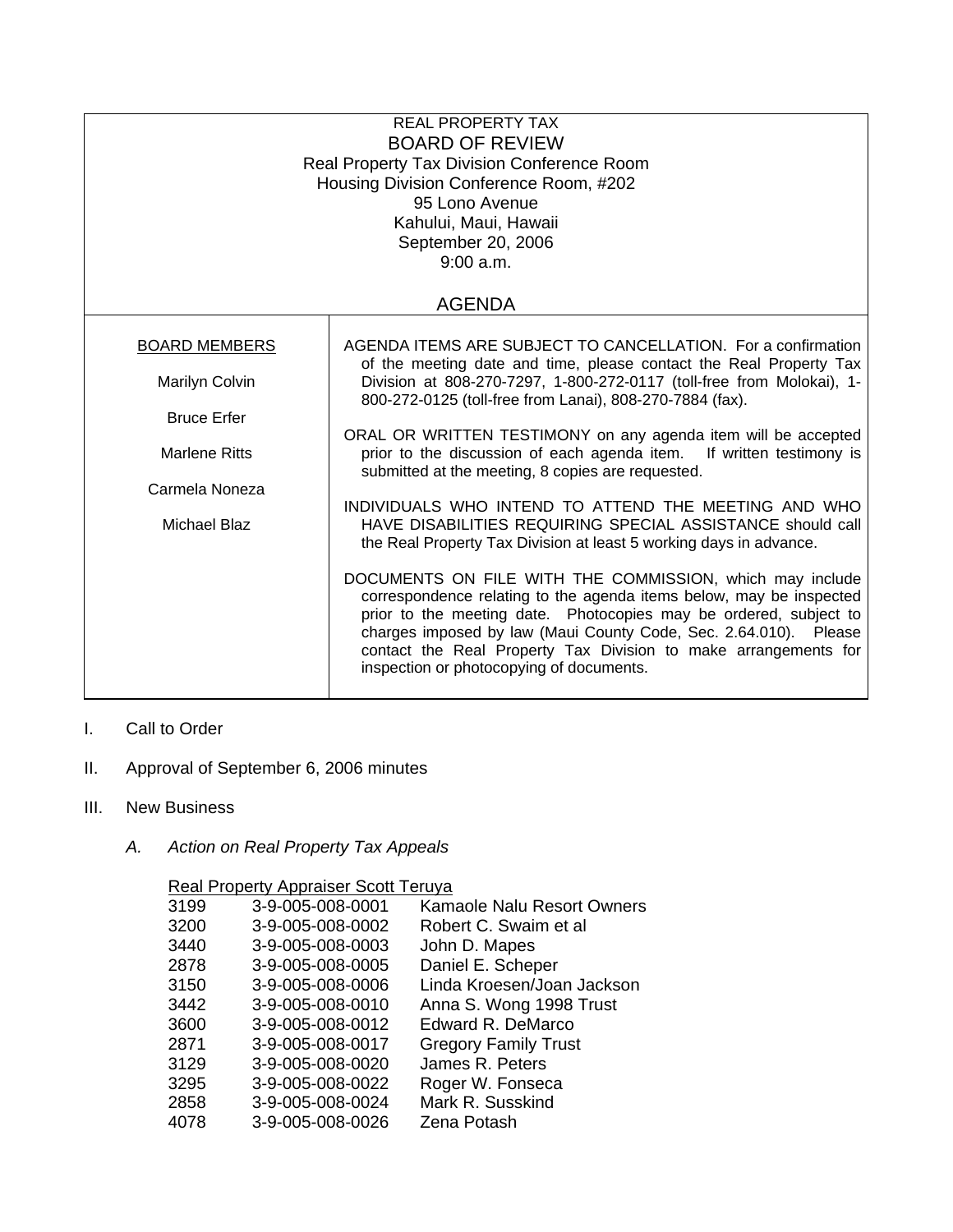## Real Property Appraiser Scott Teruya (con't)

| 3039 | 3-9-005-008-0028 | Diana Dee Dwyer Trust  |
|------|------------------|------------------------|
| 2990 | 3-9-005-008-0029 | Robert H. Dein         |
| 3775 | 3-9-005-008-0030 | Virginia H. Judd Trust |
| 3296 | 3-9-005-008-0033 | <b>Krueger Trust</b>   |
| 3516 | 3-9-005-008-0034 | <b>Thomas Ferr</b>     |
| 3297 | 3-9-005-008-0035 | Roger W. Fonseca et al |

#### Real Property Appraiser Arlene Taketa

3433 3-8-052-005-0000 Southern Foods Group LP

#### Real Property Appraiser Wes Yoshioka

| 3817 | 4-2-005-062-0000 | John Zussman     |
|------|------------------|------------------|
| 2907 | 4-2-007-006-0000 | Pai Family Trust |
| 3461 | 4-3-006-091-0000 | David Johnson    |
| 3322 | 4-3-008-009-0000 | Mark Dantonio    |

## Real Property Appraiser Joy Makua

| 3722 | 2-1-017-048-0000 | Leo Nikora                         |
|------|------------------|------------------------------------|
| 3004 | 2-4-018-018-0000 | <b>Frank Gomes</b>                 |
| 3908 | 2-7-003-007-0000 | <b>Emily Young Trust</b>           |
| 3553 | 2-4-034-069-0000 | <b>Alfred Vollenweider</b>         |
| 4361 | 2-7-003-086-0000 | <b>Billie F. Strothers88 Trust</b> |
| 3769 | 2-7-012-240-0000 | Susanne Kuepper/Reusch             |
| 3425 | 2-7-034-005-0000 | Audrey M. Ventimiglia              |
| 3726 | 2-8-003-065-0000 | <b>Berns Family Trust</b>          |
| 2955 | 2-8-011-009-0000 | H. Warren Youngquist               |
| 3142 | 2-9-007-048-0000 | A. Lucienne De Naie                |
| 4398 | 3-9-002-091-0000 | FPA Kihei Group LLC                |
| 3579 | 3-9-013-034-0000 | Alfred J. Ferrara                  |
| 3802 | 3-9-056-014-0000 | Jon Hayes                          |
|      |                  |                                    |

### *B. Late Filed Appeals*

#### TMK Appellant

| I IVIN |                  | Appellant                            |
|--------|------------------|--------------------------------------|
| 1)     | 3-8-013-006-0038 | Gary/Barbara Charlebois              |
| 2)     | 4-3-008-001-0030 | William B. Christy                   |
| 3)     | 4-3-015-055-0000 | <b>Chris Salem</b>                   |
| 4)     | 4-3-022-007-0000 | Michael/Debbie Webber                |
| 5)     | 4-5-001-050-0000 | Robert J. Longhi Trust               |
| 6)     | 5-2-026-002-0000 | Hilarion H. Helm                     |
| 7)     | 3-5-001-066-0065 | Wayne E. Werling                     |
| 8)     | 2-3-006-129-0000 | Neal/Jodi Kiyabu                     |
| 9)     | 4-3-006-044-0067 | Daniel/Karen Kulick                  |
| 10)    | 4-4-006-019-0000 | <b>Otto Nemenz Trust</b>             |
| 11)    | 3-9-004-028-0066 | Larry/Rebecca Hanson                 |
| 12)    | 4-6-030-018-0000 | <b>Kirk Shepard</b>                  |
| 13)    | 2-1-008-064-0068 | Marilyn Q. Miller                    |
| 14)    | 3-8-077-003-0015 | <b>Abel Sanchez</b>                  |
| 15)    | 4-3-011-014-0000 | Gerald Ching/Juliane Archangel-Ching |
|        |                  |                                      |